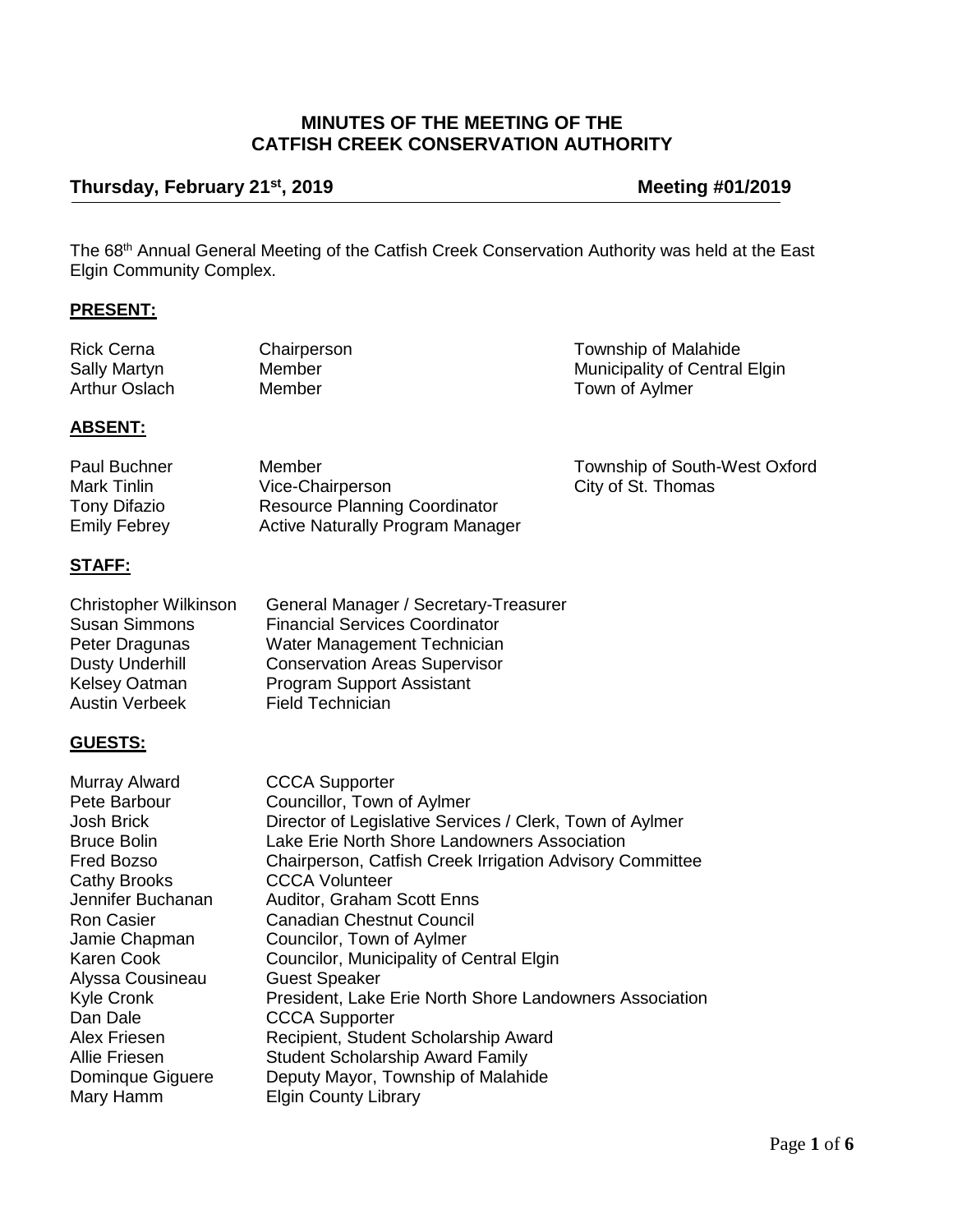| Richard Hollum       | Interested Citizen                                                  |
|----------------------|---------------------------------------------------------------------|
| Al Hurst             | <b>St. Thomas Field Naturalists</b>                                 |
| Tim Kelly            | London Life Insurance                                               |
| Henry Kielstra       | <b>CCCA Supporter</b>                                               |
| John Martyn          | <b>CCCA Supporter</b>                                               |
| Duncan McPhail       | Warden, County of Elgin                                             |
| Mrs. McPhail         | Family Member, County of Elgin                                      |
| <b>Betsy McClure</b> | Stewardship Program Coordinator, Kettle Creek C. A.                 |
| David Mennill        | Mayor, Township of Malahide                                         |
| Kevin Morland        | <b>Conservation Award Winner</b>                                    |
| Erin Mutch           | Learning Coordinator, Jaffa Environmental Education Centre          |
| Rob Perry            | Reporter, The Aylmer Express                                        |
| <b>Shannon Queen</b> | Teacher, Jaffa Environmental Education Centre                       |
| Colleen Row          | Councilor, Municipality of Central Elgin                            |
| Al Sharpe            | Director, Elgin Hiking Trail Club                                   |
| Kim Smale            | Former General Manager / Secretary - Treasurer, Catfish Creek C. A. |
| <b>Todd Sprague</b>  | Hamilton Ward & Cathers Insurance                                   |
| Elizabeth VanHooren  | General Manager / Secretary - Treasurer, Kettle Creek C. A.         |
| Makayla Wall         | Recipient, Student Scholarship Award                                |
| Mrs. Wall            | <b>Student Scholarship Award Family</b>                             |

# **WELCOME / CALL TO ORDER:**

Chairperson Cerna welcomed everyone to the 68<sup>th</sup> Annual General Meeting of the Catfish Creek Conservation Authority and called the proceedings to order at (2:00 p.m.).

#### **ADOPTION OF AGENDA:**

| Motion # 01/2019 | S. Martyn | A. Oslach | <b>CARRIED</b> |
|------------------|-----------|-----------|----------------|
|                  |           |           |                |

That, the Agenda for the Annual General Meeting be adopted as circulated.

#### **DISCLOSURE OF PECUNIARY INTEREST:**

No one had a pecuniary interest to disclose at this time.

#### **INTRODUCTIONS:**

Chairperson Cerna introduced the Catfish Creek Conservation Authority Board of Directors and Special Guests in attendance.

Chairperson Cerna introduced special guests Pete Barbour, Councilor from the Town of Aylmer, David Mennill, Mayor from the Township of Malahide, Dominique Giguere, Deputy Mayor from the Township of Malahide, Elizabeth VanHooren, General Manager / Secretary-Treasurer of Kettle Creek Conservation Authority.

Member Martyn then introduced Karen Cook and Colleen Roe, Councilors from the Municipality of Central Elgin.

Christopher Wilkinson, General Manager/Secretary-Treasurer introduced the Conservation Authority staff members present at the meeting.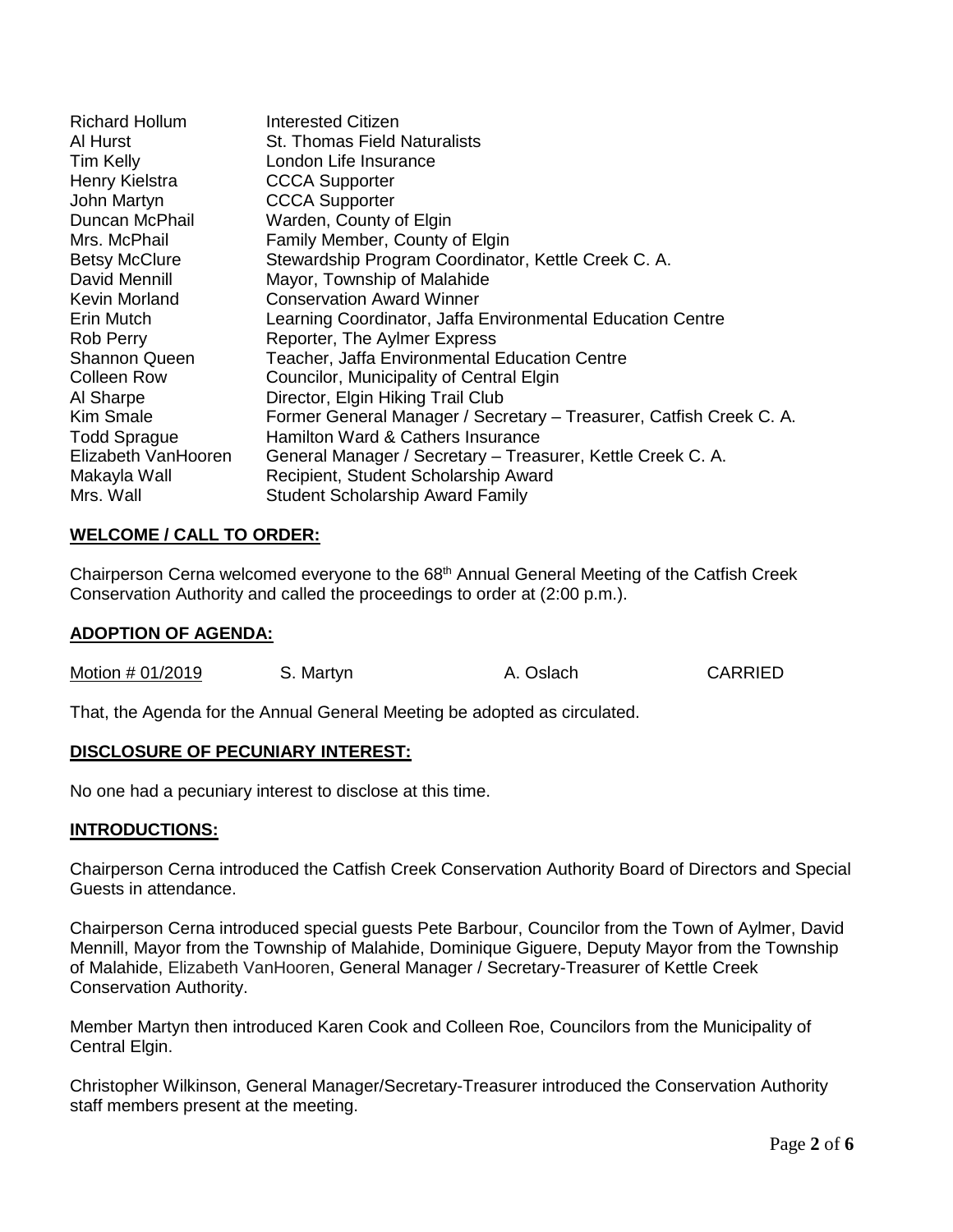# **CHAIRPERSON'S MESSGAE:**

Chairperson Cerna provided his remarks, highlighting the success of our outdoor education programs, successful management of ice in Port Bruce, and how municipalities continue to leverage the environmental expertise of CCCA.A condensed version is included on the first page of the 2018 Annual Report.

# **ADOPTION OF MINUTES:**

| Motion # 02/2019 | A. Oslach | S. Martyn | <b>CARRIED</b> |
|------------------|-----------|-----------|----------------|
|------------------|-----------|-----------|----------------|

THAT, the Minutes of Full Authority meeting #10/2018 (December 14, 2018), be accepted as circulated.

| Motion # 03/2019 | S. Martyn | A. Oslach | <b>CARRIED</b> |
|------------------|-----------|-----------|----------------|
|------------------|-----------|-----------|----------------|

THAT, the Minutes of Personnel / Finance Committee meeting #PF 01/2019 (January 23, 2019), be accepted as amended.

| Motion # 04/2019 | S. Martyn<br>A. Oslach | <b>CARRIED</b> |
|------------------|------------------------|----------------|
|------------------|------------------------|----------------|

THAT, the Minutes of Interview Committee meeting # 01/2019 (February 08, 2019), be accepted as amended.

#### **BUSINESS ARISING FROM THE MINUTES:**

None

# **ANNUAL REPORT PRESENTATION:**

The General Manager / Secretary-Treasurer presented the 2018 Annual Report. He mentioned the importance of community support through donations and volunteers the CCCA received over the past year. He also thanked the staff from the CCCA and the Township of Malahide for their efforts during the recent flood event in Port Bruce.

|  | Motion # 05/2019 | S. Martyn | A. Oslach | <b>CARRIED</b> |
|--|------------------|-----------|-----------|----------------|
|--|------------------|-----------|-----------|----------------|

THAT, the 2018 Annual Report be adopted as presented.

# **2018 AUDITED FINANCIAL STATEMENTS:**

Jennifer Buchanan of Graham Scott Enns LLP Chartered Accountants presented the 2018 Financial Statements and Auditor's Report for the Catfish Creek Conservation Authority.

She stated that the Financial Statements present fairly, in all material respects, the statement of financial position of the CCCA as at December 31, 2018, and the statements of operations and accumulated surplus, changes in net assets, and cash flow for the year then ended in accordance with Canadian accounting standards for public sector entities.

The audience was advised that full copies of the Financial Statements are available at the CCCA Office upon request.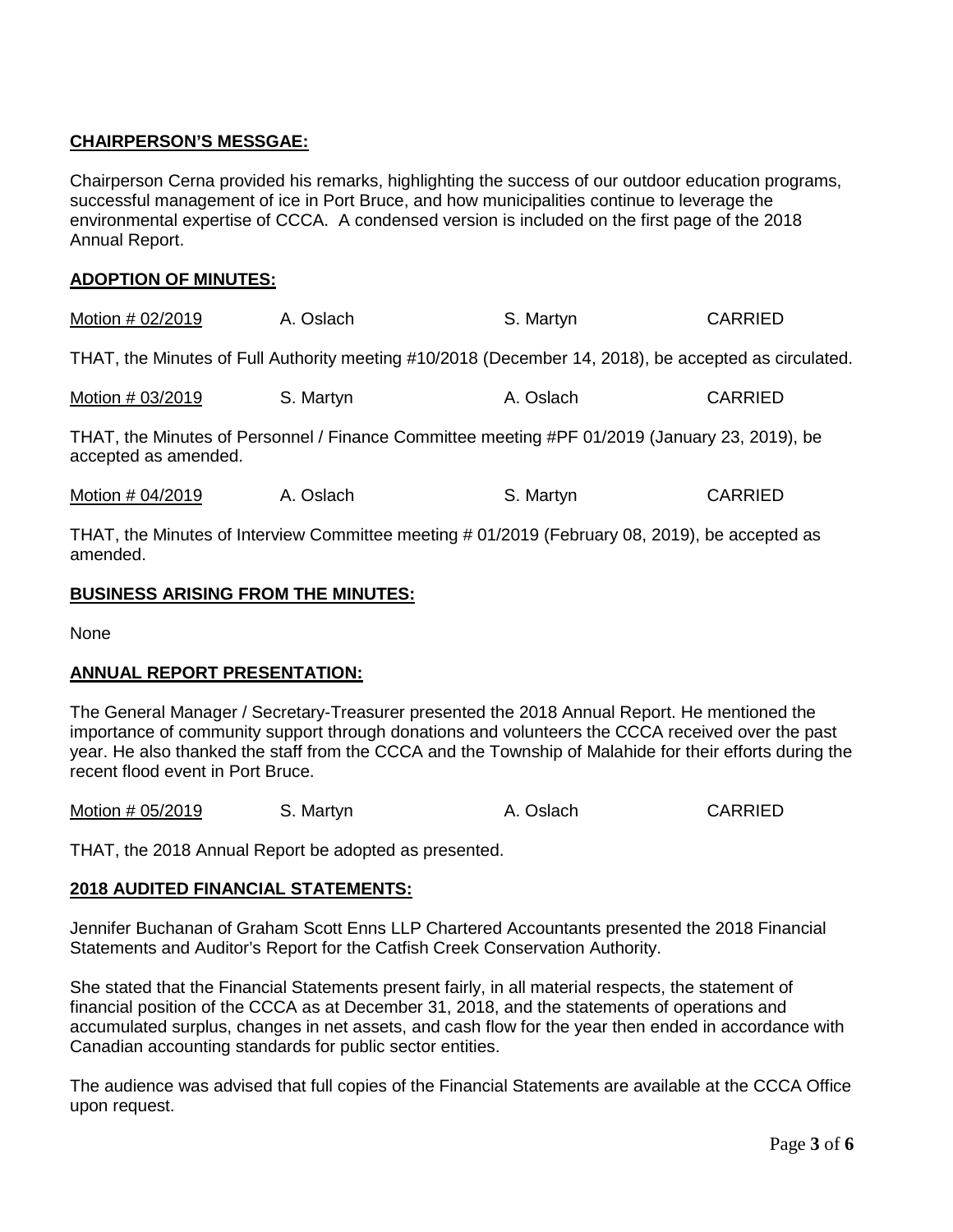| Motion # 06/2019 | A. Oslach | S. Martyn | <b>CARRIED</b> |
|------------------|-----------|-----------|----------------|
|                  |           |           |                |

THAT, the Financial Statements of the Catfish Creek Conservation Authority and Audit Findings Letter prepared by Graham Scott Enns LLP, as at December 31, 2018, be adopted as circulated.

#### **ELECTION OF OFFICERS:**

Christopher Wilkinson, General Manager / Secretary-Treasurer of the CCCA was asked to conduct the elections for Chairperson and Vice-Chairperson for the year 2019.

Mr. Wilkinson reviewed the election procedures and declared all offices vacant. He then read the names of the current members eligible to vote and asked for the appointment of two (2) scrutineers in the event of an election.

Motion # 07/2019 S. Martyn A. Oslach CARRIED

THAT, Susan Simmons and Kelsey Oatman act as scrutineers in the event of an election; and further,

That, the scrutineers distribute ballots to the eligible voting members, tabulate and report the results of the vote, and destroy all ballots.

Mr. Wilkinson assumed the chair for the elections, outlined the voting procedures, and declared all offices and positions vacant.

Mr. Wilkinson called for nominations for the position of Chairperson of the CCCA for 2019.

Arthur Oslach nominated Rick Cerna.

Nominations for the position of Chairperson were called for a second and third time.

Motion # 08/2019 A. Oslach S. Martyn S. Martyn CARRIED

THAT, nominations for the position of Chairperson be closed.

Rick Cerna was acclaimed Chairperson for 2019.

Mr. Wilkinson called for nominations for the position of Vice-Chairperson of the CCCA for 2019.

Sally Martyn nominated Arthur Oslach.

Mr. Wilkinson called for nominations a second and third time.

Motion # 09/2019 S. Martyn B. Cerna R. Cerna CARRIED

THAT, nominations for the position of Vice-Chairperson be closed.

Arthur Oslach was acclaimed Vice-Chairperson for 2019.

Rick Cerna assumed the Chair to continue the meeting.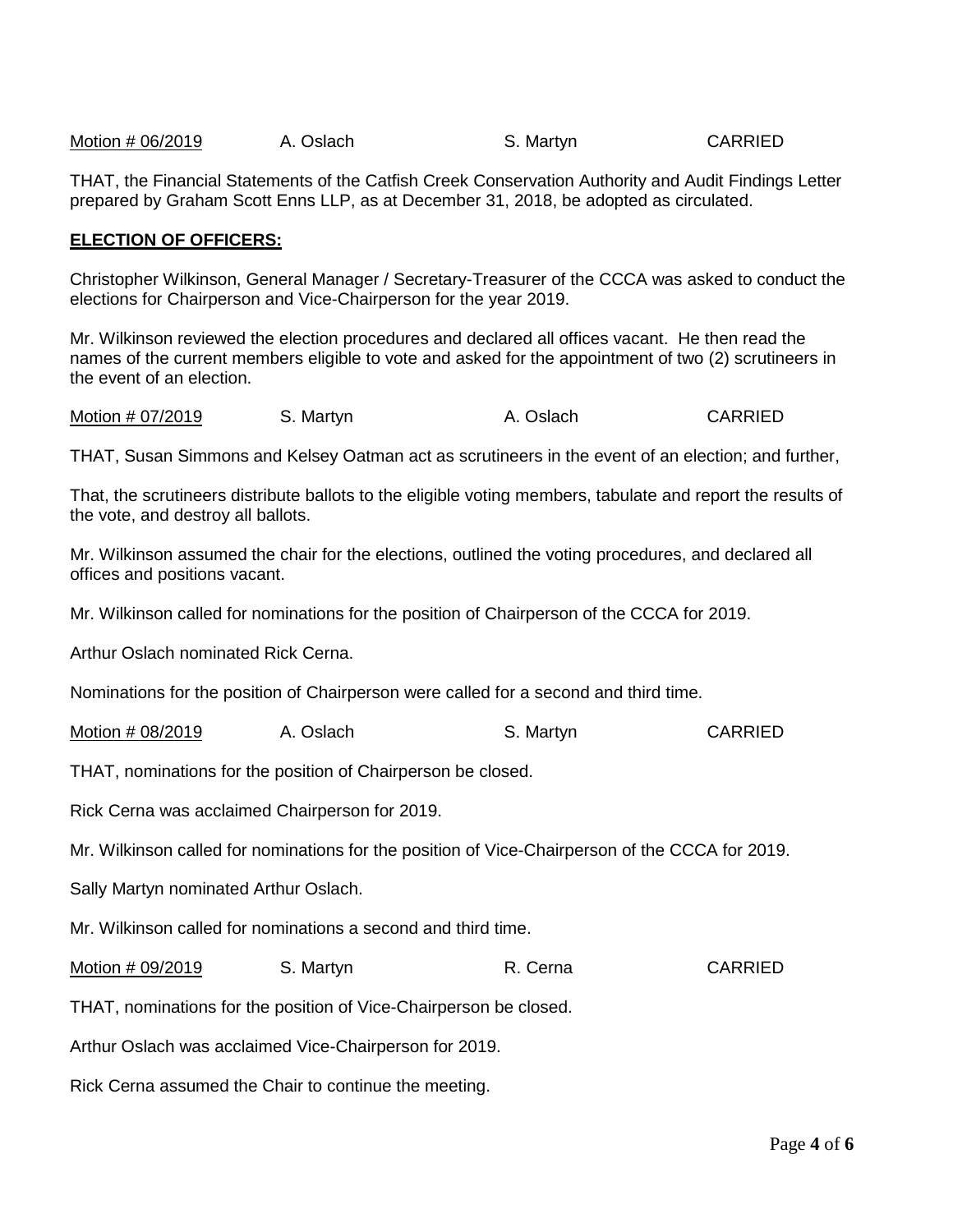# **OTHER BUSINESS:**

| Motion # 10/2019 | A. Oslach | S. Martyn | <b>CARRIED</b> |
|------------------|-----------|-----------|----------------|
|------------------|-----------|-----------|----------------|

THAT, the Full Authority appoint the firm Graham Scott Enns LLP Chartered Professional Accountants as the Authority's auditor until the next Annual General Meeting in February 2020; and further,

THAT, the Full Authority appoint Canadian Imperial Bank of Commerce, Aylmer Brach as the Authority's financial institution until the next Annual General Meeting in February 2020.

Motion # 11/2019 S. Martyn A. Oslach CARRIED

THAT, the Full Authority appoint Steve Gibson, Elgin County Solicitor as the Authority's solicitor to deal with matters of litigation until the next Annual General Meeting in February 2020; and further,

THAT, the Full Authority appoint Kim Bowsher of Bowsher + Bowsher as the authority's solicitor to deal with matters of real estate until the next Annual General Meeting in February 2020.

Motion # 12/2019 A. Oslach S. Martyn CARRIED

THAT, the Catfish Creek Conservation Authority be authorized to borrow, on an interim basis, a sum or sums not exceeding in the aggregate \$200,000 from the Authority's bank at the said bank's minimum lending rate established from time to time, until the Authority has received payment of levies from member municipalities; and further,

THAT, the Chair or Vice-Chair together with the General Manager / Secretary-Treasurer of the Authority are hereby authorized to execute for and on behalf of the Authority, a promissory note or notes for the sum to be borrowed pursuant to this Resolution and to affix thereto the corporate seal of the Authority.

Motion # 13/2019 S. Martyn A. Oslach CARRIED

THAT, Susan Simmons, Financial Services Coordinator, be assigned with signing authority for payroll items and utility accounts.

#### **GUEST SPEAKER**

Chairperson Cerna introduced guest speaker Alyssa Cousineau from ALUS Canada as the Guest Speaker.

Ms. Cousineau began her presentation by providing the audience with some background information about herself and ALUS Canada. She described how ALUS was formed in Bayham Township in 2006, and has since spread all the way to the Municipality of West Elgin. She spoke about stewardship projects and initiatives which improve the water quality in our lakes and rivers by providing resources and yearly financial support to participants. This includes repairing marginalized farmland, and converting it back into natural state that include wetlands or tall grass prairies including alternative farming methods. She noted three (3) projects that were completed in the Catfish Creek Watershed.

Chairperson Cerna thanked Ms. Courineau for her talk and presented her with a small token of appreciation on behalf of the Conservation Authority.